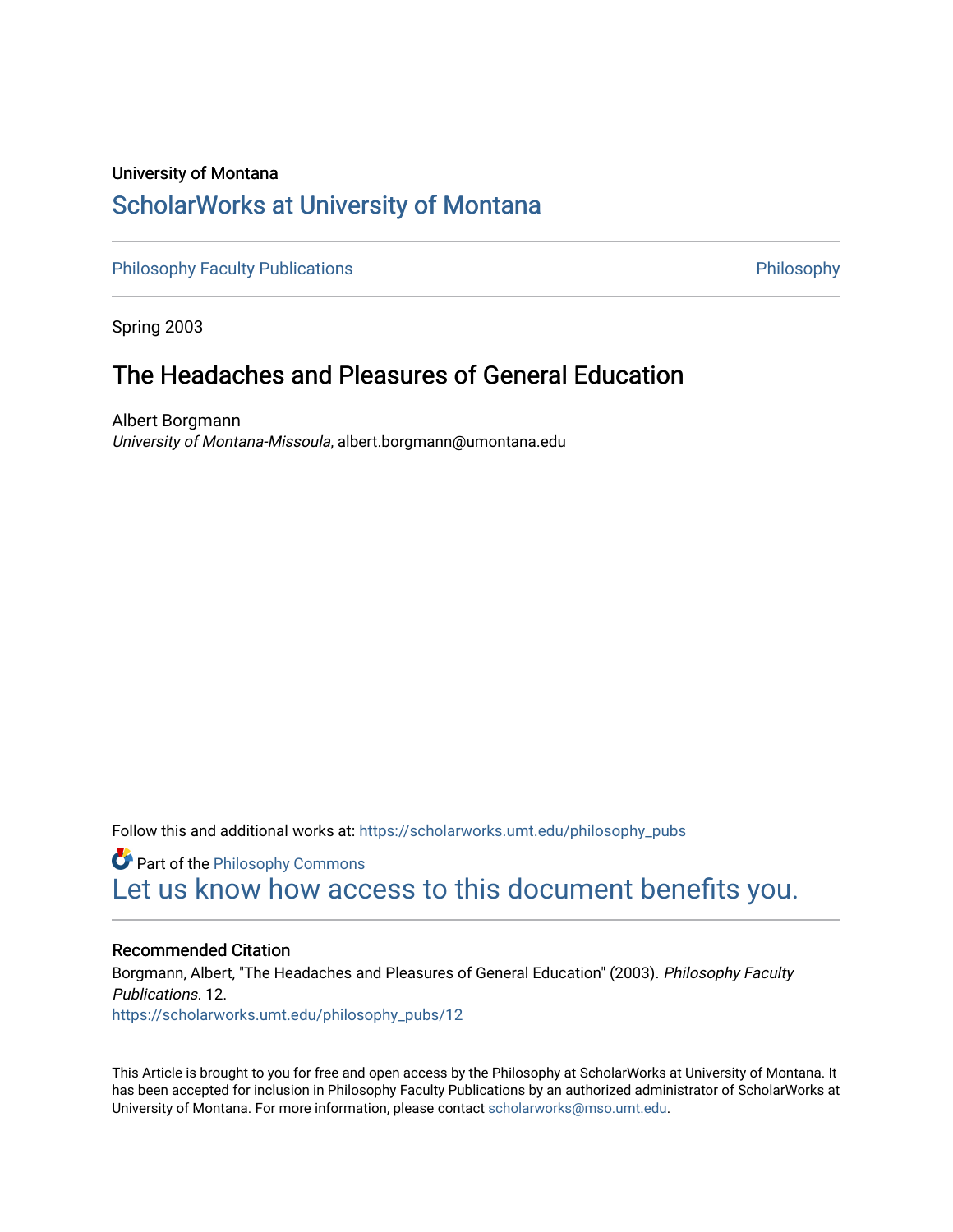# **The Headaches and Pleasures of General Education**

**Albert Borgmann** Regents Professor of Philosophy UM‐Missoula

[Albert Borgmann, Regents Professor since 1996, joined The University of Montanaʹs Department of Philosophy more than 32 years ago. During his tenure at the University, he has earned international recognition as "the most rigorous and original philosopher of technology in the world," in the words of one notable scholar. Yet another colleague referred to him as "one of a small handful of genuinely important philosophers active in the United States today." His research has been focused on the character of contemporary society, particularly the increasingly important role of technology in shaping our lives. His most prominent works, *Technology and the Character of Contemporary Life* (Chicago: 1984), *Crossing the Postmodern Divide* (Chicago: 1992), and *Holding On to Reality: The Nature of Information at the Turn of the Millennium* (Chicago: 1999), have become important texts for scholarly study, discussion, and publication around the world. He is the recipient of the Universityʹs Humanist of the Year Award, Distinguished Teacher Award, Burlington‐Northern Research Award, and the Jane I. and George M. Dennison Faculty Award. Yet I have no doubt that Albert takes more pride in the contribution his Philosophy Forum makes to the intellectual life of the campus than he does in these awards.

I regard it as an honor and high privilege to introduce his latest work to the readers of *The Montana Professor.*‐‐George M. Dennison, President, The University of Montana]

### **Historical Notes**

General education is one of the glories of American higher education; it is one of its major headaches as well. The concern for general education highlights some of the distinctive virtues of American universities and colleges. First it illustrates the ability to be open to different traditions and to forge them into something new. Liberal education, the older and still widely used term for general education, is the bequest of British higher education where it was taught to an elite of young gentlemen, destined for careers in politics and the professions. The notion of the well‐rounded gentleman in turn goes back to the Renaissance. Its authoritative portrayal was Castiglioneʹs *Book of the Courtier* (1528), translated into English within little more than a generation.**/1/** The tie between liberal education and the seven liberal arts reminds us that general education has still deeper roots in the Middle Ages and classical antiquity.

Liberal education was common in the early American colleges. Henry Adams has left us a picture of the staleness it had suffered by the middle of the nineteenth century at Harvard.**/2/** (I will be using Harvard throughout as a backdrop for our local challenges.) Not that Adams was any more enthusiastic about that other model of higher education that at just about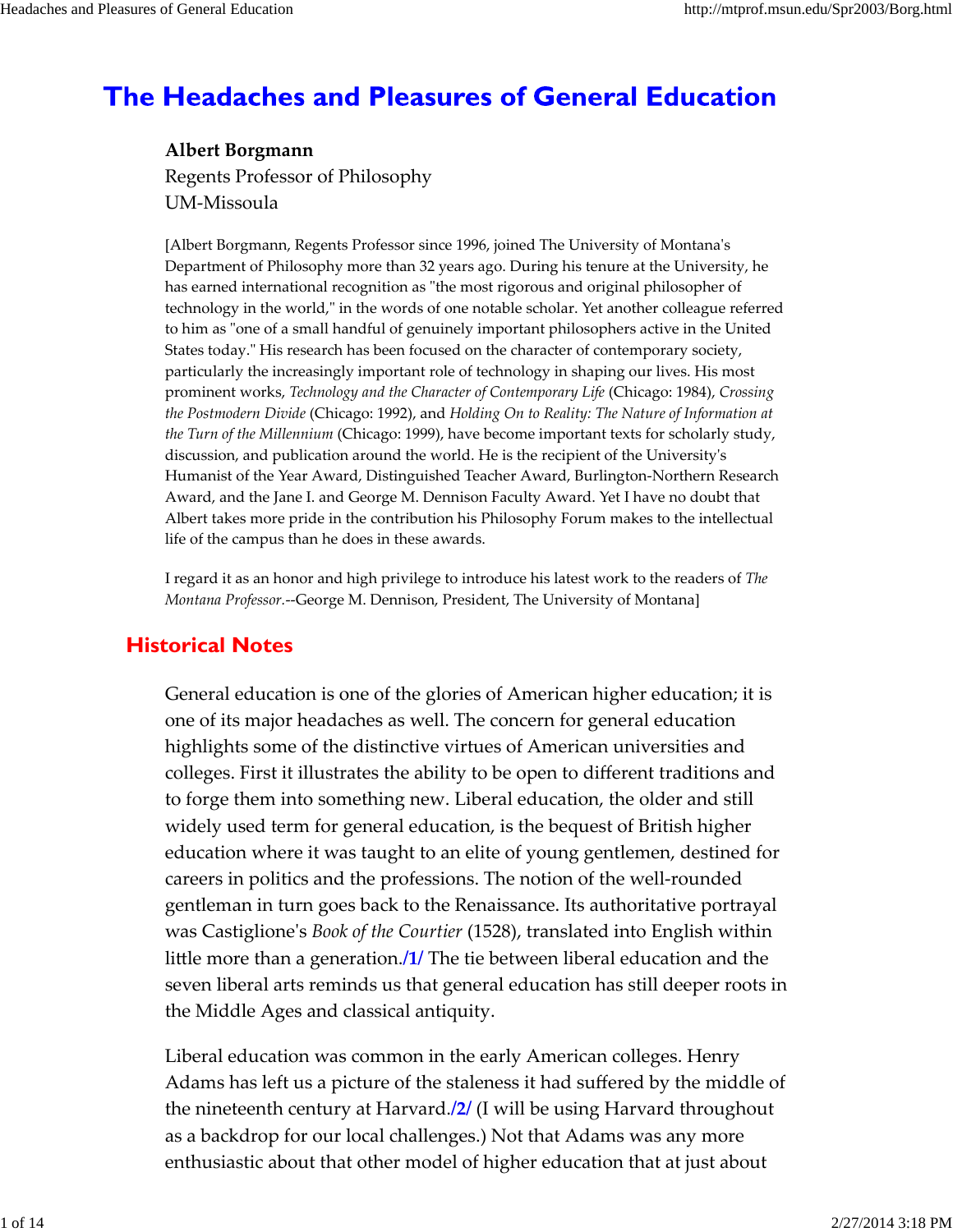this time was coming from Germany.**/3/** It had been designed by Wilhelm von Humboldt for the newly founded University of Berlin early in the 19th century. The feature that became crucial for American universities was the location of research at the university, rather than at special institutes or societies, and the combination of research and teaching.**/4/** The tension between general education and departmental majors has been with us ever since.

American scholars and scientists were flocking to Germany, and the news of special fields that they brought back was given institutional reality by (among others) Harvardʹs Charles William Eliot, who during his tenure as President (1869‐1909) developed the system of departments, majors, and general education that has become standard for American higher education.

In the great variety of American colleges and universities, there are significant differences in emphasis between the majors and general or liberal education. But it is rare to find one entirely without the other. Institutions of higher education in this country want to educate students as well as train them. Just as important, faculties at American colleges and universities have been willing to take inclusive and corporate responsibility for this enterprise. All students have to meet the requirements of a program that has been designed and enacted with the cooperation and approval of the entire faculty. This is the second highlight that general education produces on the picture of American higher education. The tension between general education and major has been a continuous vexation as well.

A third and final mark of distinction is shared governance. Here too Harvard has left us a milestone. In 1943 President James Bryan Conant appointed a University Committee on the Objectives of a General Education in a Free Society. The initiative came from the administration. The real work was to be done by the faculty. Two parts of the charge to the Committee appear from its name. As Conant put it, what was needed was "a general education--a liberal education--not for the relatively few, but for the multitude.ʺ**/5/**

"Liberal education" is surely the term that is historically more resonant and therefore, *ceteris paribus,* preferable. Alas, it is no longer informative for the majority of people who need to know about it, and for some it is in fact misleading. I have heard a university president report that when his university wanted to establish a major in liberal studies, a regent replied that politics should be kept out of the curriculum, whereupon the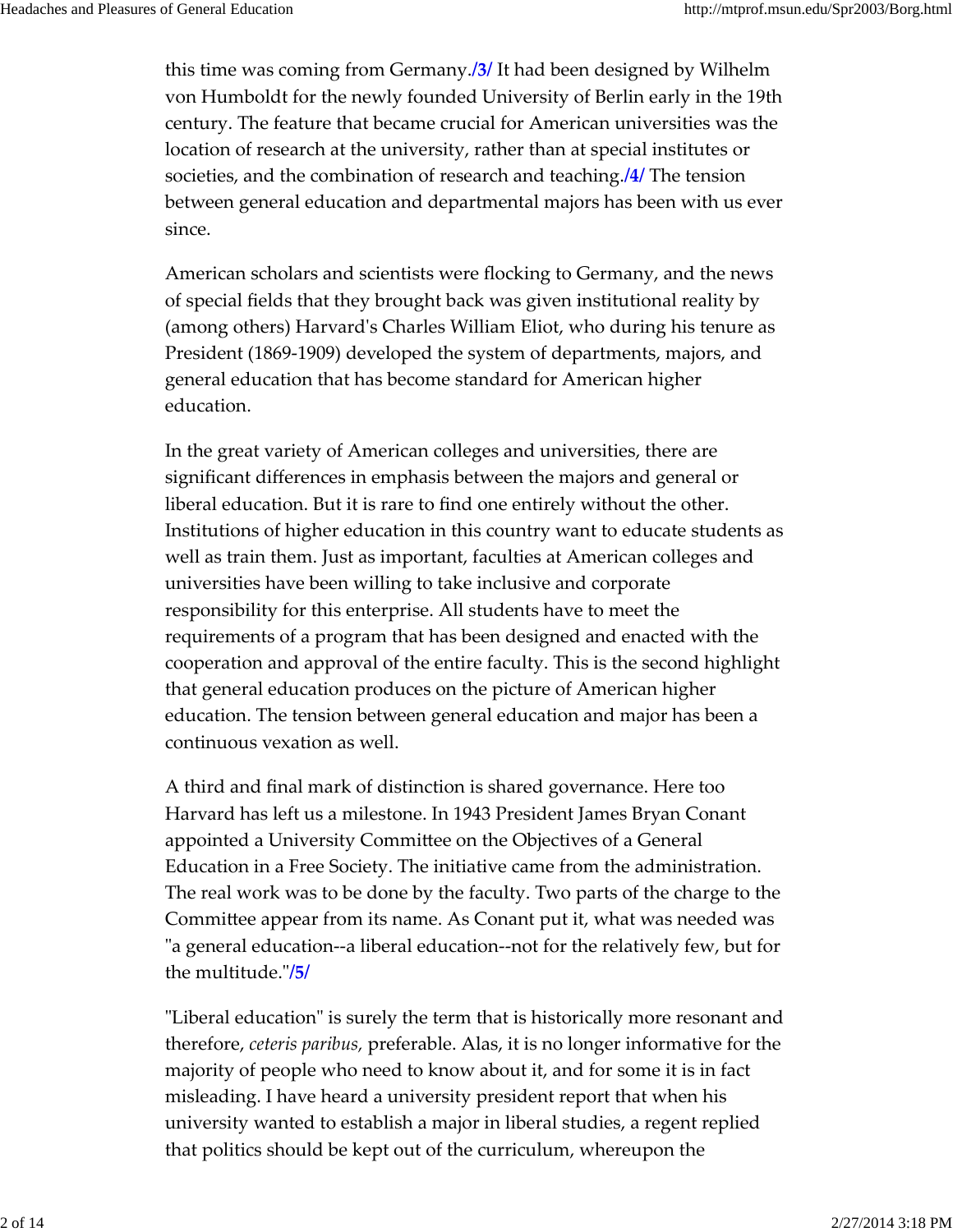president proposed to balance things with a major in conservative studies. ʺGeneral educationʺ of course occasions misunderstandings, too. It is sometimes thought to consist of instrumental knowledge that is basic to all majors and needs to be gotten out of the way as quickly as possible. This is true only of one part of general education, i.e., of the skills or competencies that I am setting aside in this essay. On balance, "general education" seems preferable. It is less mystifying and conveys the democratic intent that President Conant had in mind‐‐it is education that should be common to us all.

In 1943 general education was emphatically meant to serve a civic purpose, one that had become clearer and more precious in the shadow of fascism and communism. In 1945 the Committee published its report under the title *General Education in a Free Society,* the famous ʺRed Book.ʺ Here is more evidence for the first virtue of American higher education‐‐the readiness to meet the currents of the time through the re‐affirmation of democracy and the recognition of higher education for the many at first, for the majority of high school graduates now, and for all who are willing and qualified eventually.

Civic virtue has remained central to the aspirations of higher education. As a public good, Gordon Brittan has said in the previous issue of this journal, higher education "makes possible the effective functioning of our democracy.ʺ**/6/** Prof. Brittan has also put his finger on what is really the heart of education, its most important and most difficult part. He described it in terms of three crucial roles, the roles of preserving the culture, of responsible criticism, and of fostering the full development of personality.**/7/** Gordon Brittanʹs good sense is clear from the parallel of his vision with that of John Buchan, diplomat, author, and first Baron of Tweedsmuir. In his commencement address to Harvardʹs class of 1938 he held that a liberal education should impart (in Brittanʹs sequence) *humility* in the face of "the treasures of the world's thought," *humor*, for "[t]he answer to all sort of folly is laughter," and *humanity* because "[w]e need a deepened respect for human nature.ʺ**/8/**

This brings us to the headaches. If general education is the heart of higher education, disagreements about the general education program can become a struggle for the soul of the university, and as the recent troubles at the University of Chicago have shown, such struggles can become heated.**/9/** Everyone, of course, wants the heart of education to show wholeness and strength. The lack of these virtues at the Harvard of the early forties distressed the Committee on General Education as much as the threats to freedom and the demands of democracy. They found little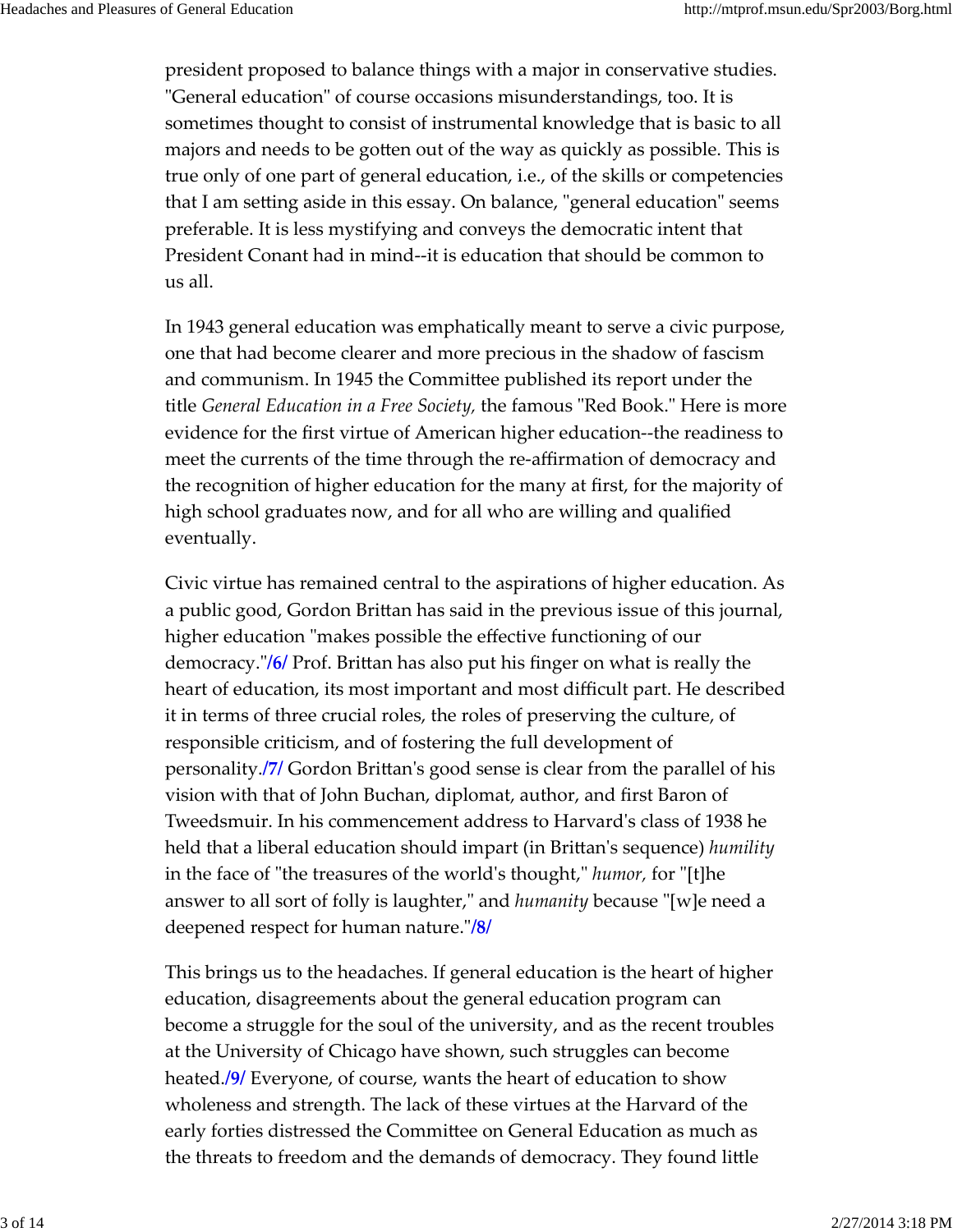definition or, as they put it in the blunter language of sixty years ago, little prescription: "Probably the most striking characteristic of the present curriculum" they said, "is precisely this: there is virtually no prescription except of form, and even this is extremely flexible."/10/

The antidote turned out to be the celebrated Core Curriculum with its division of courses into the humanities, the social studies, and science and mathematics. The hallmark of the Core Curriculum was a limited number of courses with substantial content, specifically designed for general education. "We should have some courses in the college," the Committee said, "which seek to fulfill the aims of general education exclusively and not incidentally, courses which are concerned with general relationships and values, not with the learning and the technicalities of specialists.<sup>"</sup>/11/ The stress on substance and content strikes me as most remarkable. The Committee forthrightly suggested the (two semester) humanities course be called "Great Texts of Literature" and characterized its chief aim thus: "The aim of such a course would be the fullest understanding of the work read rather than of men, periods represented, craftsmanship evinced, historic or literary development shown, or anything else. These other matters would be admitted only in so far as they are necessary to allow the work to speak for itself.ʺ**/12/** They did not hesitate, naturally, to give some prescription regarding particular authors and texts and said: "A list from which a selection would be made might include Homer, one or two of the Greek tragedies, Plato, the Bible, Virgil, Dante, Shakespeare, Milton, Tolstoy."/13/

They were less confident of substance and content in the social sciences and recognized that the required (two semester) course would have to concentrate on "certain significant movements and changes in Western society.<sup>"</sup>/14/ But even so they suggested "that in the writings of Aquinas, Machiavelli, Luther, Bodin, Locke, Montesquieu, Rousseau, Adam Smith, Bentham, and Mill, to mention no others, one can find materials admirably suited to serve the purpose of such a course."/**15/** 

When it came to the content and substance of science and mathematics, the Committee was least prescriptive and tended more toward method and viewpoint. The courses in this area, the Committee said, "should be taught so as to convey some integrative viewpoint, scientific method, or the development of scientific concepts, or the scientific world-view."/16/

### **The Present Situation**

Thomas Bender has saluted Harvard's accomplishment, saying that it "was widely adopted in American higher education and it provided a charter for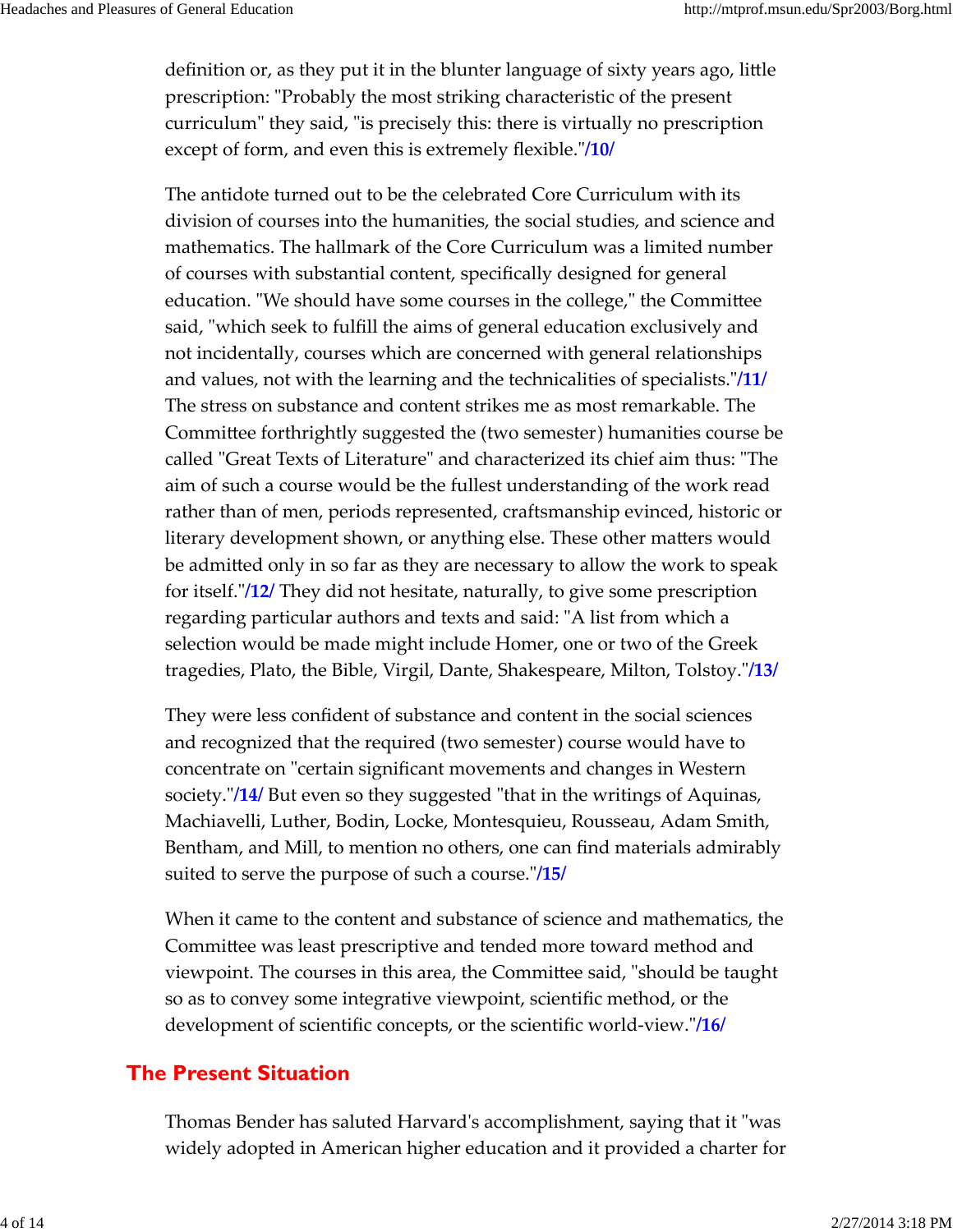liberal education and the humanities in particular." But in the next sentence Bender notes: "That charter seems to have exhausted itself."/17/ As if in reaction to that exhaustion, there has been a widespread reconsideration and refashioning of general education. In a recent survey, the Association of American Colleges and Universities (AAC&U) found that among its 567 member institutions seventy‐eight percent had revised their programs in the decade of the nineties and that fifty‐six percent had made changes since 1994.**/18/** Not surprisingly, then, Montana State University‐Bozeman and the University of Montana‐Missoula, too, have undertaken reviews of their general education programs. MSU began an ambitious reform program in 1998 with support of a \$150,000 grant from the Hewlett Foundation, later supplemented by a \$30,000 grant from the Provost. These efforts have meanwhile produced remarkable and interesting results. The University of Montana began a much more modest effort in 2001. Both enterprises demonstrate the benefits of shared governance. At MSU, Adele Pittendrigh, Associate Dean of the College of Letters and Science, has provided leadership and support. At UM, it was Provost Lois Muir who appointed, charged, and supported a Task Force on General Education.**/19/**

Reforms face three central problems. Ranked in order of visibility they are: (1) the challenge of national diversity and global integration, (2) the collapse of consensus on substance and the rise of procedure, and (3) the failure of general education to inform American culture.

The first problem leaps to mind when we look back at the Red Book. The voices of women, of ethnic minorities, and of homosexuals were yet to be heard, and the dawning division between the industrial democracies and the communist countries overshadowed global integration. It is important to realize, however, that the Red Bookʹs core program could have met these challenges through modification rather than restructuring. It would have required a truly inclusive canon in the humanities and a global reorientation in the social sciences. Greater inclusiveness, after all, had been a challenge that was successfully met before. At one time, the Red Book reminds us, scholarship "had only a shelf of Greek and Latin authors to tend.ʺ**/20/**

The canon on that shelf was made more inclusive by deletions and substitutions. The Red Bookʹs sketch of a canon, so traditional by our lights, contained but four classical authors and had added four relatively new ones (not counting the Bible on either side of the divide). But the deletion‐and‐substitution approach is at length overtaken by dilution and arbitrariness. Enlargement would be a far better route to inclusiveness. It requires wresting space and time from majors and accreditors‐‐a struggle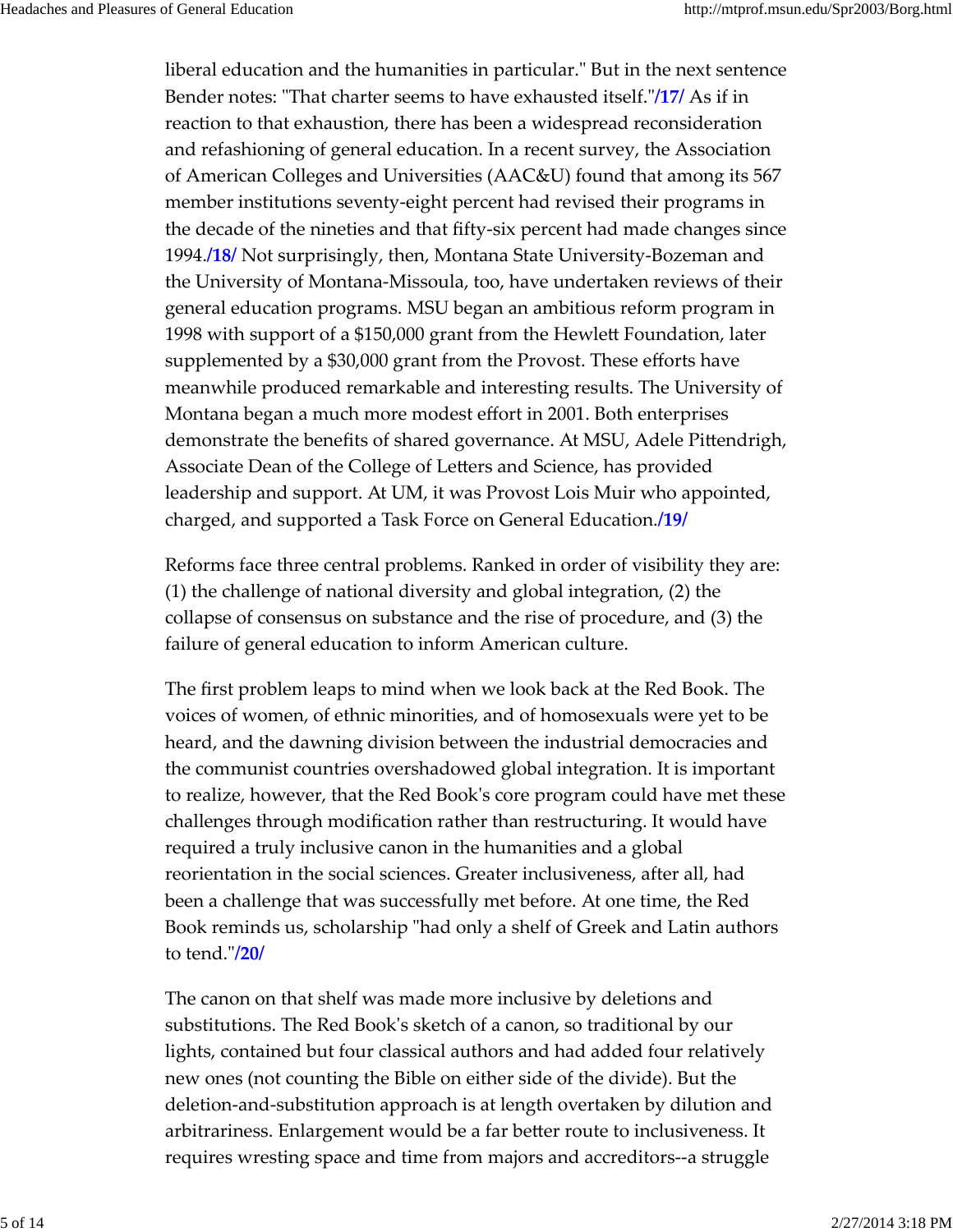#### that is overdue.

The loss of consensus on what is important is really the deeper and more intractable problem. There are two manifestations of how consensus has been eroded, and remarkably‐‐or perhaps not‐‐the erosion overtook Harvard too. The first sign is the invasion of the core curriculum by departmental courses. In 1997 a sharply divided Harvard faculty voted to include such courses. Over a quarter of Spring 2003 Core course offerings (44 out of 158) consists of departmental courses.**/21/** Yet, whether by core or noncore courses, any increase in the number of core courses disassembles general education into more and more components so that the cohesion of the pieces a student happens to pick becomes more and more questionable. At a discussion of the core program at Harvard in November of 2002, James Engell, Professor of English and comparative literature said: "It is possible to complete the Core, and to study for example, no major or canonical author from any literary tradition. It is possible not to study very large areas of Western history, Eastern history, American history, or world history, ancient or modern.<sup>"</sup>/22/

Still, to the extent that the number of general education courses is a measure of dissoluteness, Harvard is doing better than the University of Montana. Harvard is offering 158 courses this semester (Spring 2003), the University of Montana 245. It seems fair to say that at least to some extent the vigor and the fate of general education is reflected in the number of different courses. The poor state of the University of Montana's program in 1983‐84 was evident from the number of courses it contained‐‐524.**/23/** When under the inspired leadership of Jim Flightner, then Professor of Spanish, the new program had been put in place, the number dropped to 190. By the fall of 2002, it had climbed back to 441. By contrast, Montana State Universityʹs traditional core offers 249 different courses, a respectable number, though it too has grown by some ten percent within a year.

The second indication of how general education has been eroded amounts to the rationalizing and sanctioning of the dissolution that is occurring and that, once approved, remains unchecked. The current trend is being blessed through a shift from substance to procedure and from content to approach. Harvard's Core Program now stresses that the Core "does not define intellectual breadth as the mastery of a set of Great Books, or the digestion of a specific quantum of information, or the surveying of current knowledge in certain fields. Rather the program seeks to introduce students to the major *approaches to knowledge* [their emphasis] in areas that the faculty considers indispensable to undergraduate education.ʺ**/24/**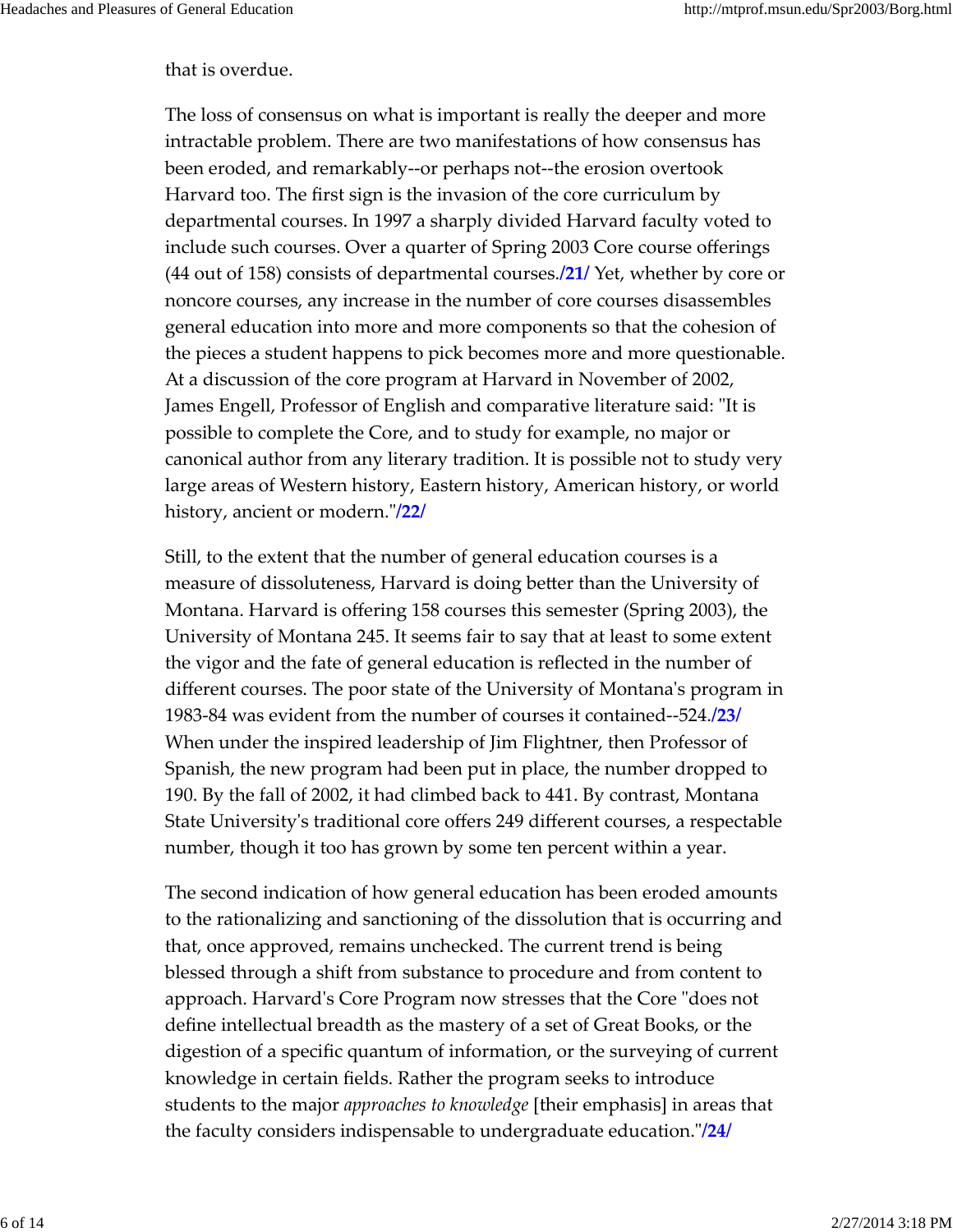The far‐flung, well‐financed, and well‐organized Association of American Colleges and Universities has for its purpose the advancement of general or, as it prefers, liberal education. The Association is admirable in its commitment to the democratic aspect of liberal education, and it particularly champions universal access to higher education. But when it comes to the substance of liberal education, the Association preaches procedure. In its most recent and ambitious project, *Greater Expectations,* you will find many a mention of "substance" and "important knowledge." But at the crucial junctures, greater expectations come to this: "Liberal education is an educational philosophy rather than a body of knowledge, specific courses, or type of institution.... The philosophy of liberal education depends less on a particular subject matter than on an approach to teaching and learning.ʺ**/25/**

Does the same broom serve to sweep the many different mansions of literature? Do we really take the same approach to "Fairy Tales and Children's Literature" as we take to "major 18th-century autobiographical, fictional, and philosophical texts that explore the paradoxes of the modern self," to take two examples from Harvard's Core? And what does the approach to "physical processes that formed the Earth" have in common with the methods employed to study "the evolution, over the past three centuries, of our concept of timeʺ (also from Harvard)?**/26/** In fact, what do the approaches of a poststructuralist theorist and those of a new historicist to Shakespeareʹs plays share if not their content?

### **The Current Crisis in General Education**

It does not seem likely, then, that the resort to procedure and approach lends much commonality or generality to general education. But neither does it seem reasonable to assume that the widespread turn to method is simply due to a mistake on the part of recent reformers of general education. Procedure is in fact an important element in democracy, in the economy, and in athletics. Who gets to be President of the United States is not determined by divine sanction, heredity, or virtue, but by a procedure; and the integrity of democracy depends in part on the refusal to violate (but also on the willingness to reform) procedure when substance is compromised. Similarly, economic power is not distributed by government decree or a rational, *a priori* plan, but by the rules of the market. The results in most sports, finally, are warranted not by effort or valor, but by following the rules of the game.

But there is also a darker side to the triumph of procedure. To see it, consider the broad analogy between procedure and substance on the one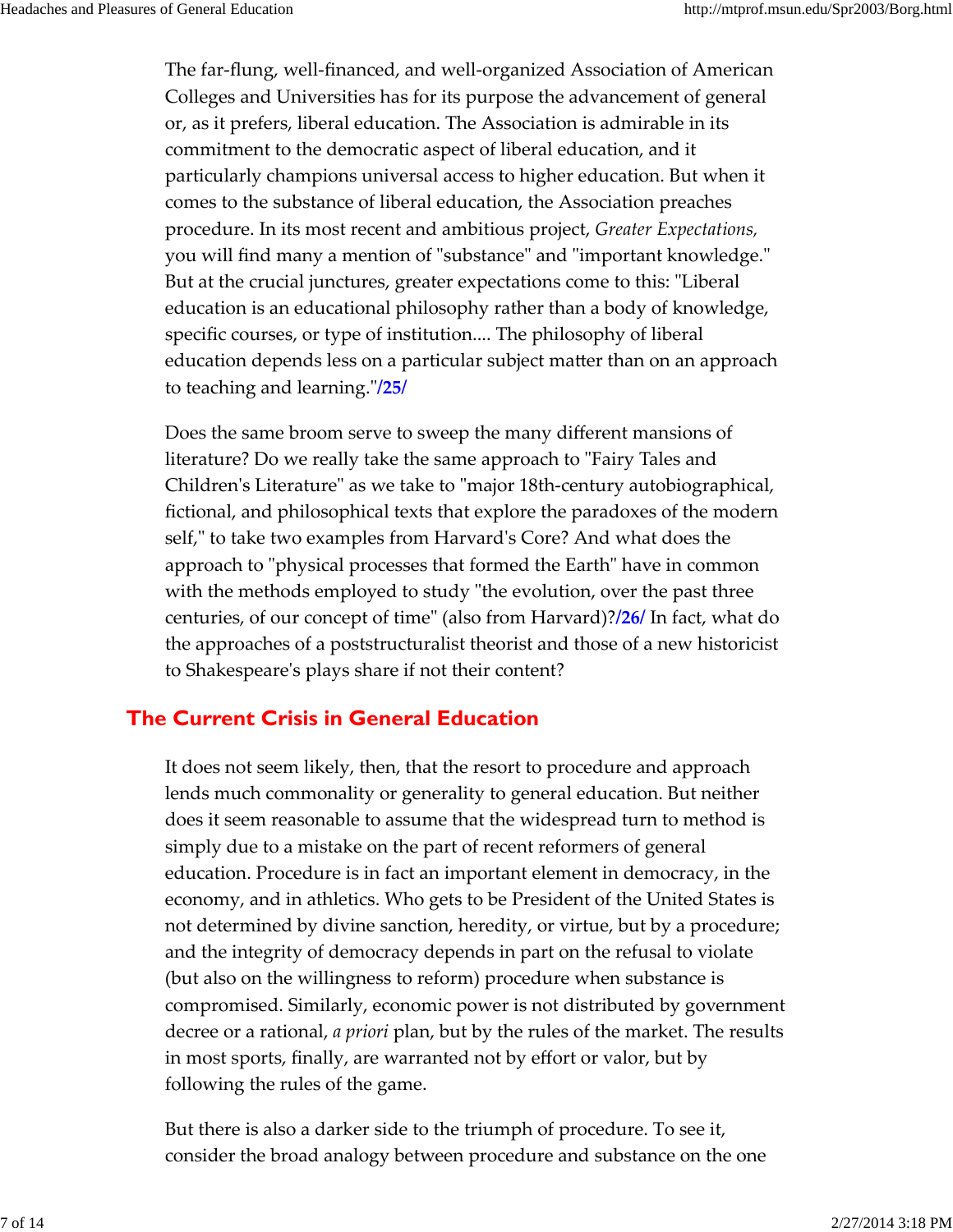side and means and ends on the other. Powerful means promise to put us in control of the ambiguities and difficulties of ends. A GPS receiver in your car disposes of unclear instructions, wrong turns, and dead ends that lurk between your car and your friendsʹ house. A powerful search engine cuts through the thicket of overworked reference librarians, interlibrary loan delays, incomplete encyclopedias, and out‐of‐date dictionaries. What we want to give our students are instruments that will serve them well, come what may. The rise of procedure is part of a profound and finally questionable cultural shift, as I will try to suggest.

What gets lost when we subordinate substance to procedure? We are giving up on the understanding that we inhabit a common world of distinctive dimensions, illuminating horizons, and crucial landmarks. But let us back into this difficult issue by starting with the hermeneutics of embarrassment. What are the things that, if half or more of our studentsʹ knowledge did not include them, would by their absence embarrass us as teachers in higher education? What if they had never heard of John Winthrop, had no conception of dark matter, believed that African‐ American babies are less talented when it comes to learning English than are white babies, and could not locate Israel or Iraq on an unmarked map?**/27/**

A ready reply to such embarrassments claims that these are just "disconnected facts" that students had to learn through "mindless memorization," and that in the information age we are past such "rote learning." Students need to become "active learners" and "critical thinkers," so the reply continues. And, it is often added, these are things students should have learned in high school anyway. Here it is necessary to distinguish between what is necessary and what is sufficient for general education. If someone cannot locate Iraq and Israel, then critical insight into the dangers that Iraq poses to Israel, as opposed to the United States, is simply impossible. If graduates know nothing of the influence of Puritanism on the founding of this country, they will have a hard time understanding and criticizing todayʹs conjunctions of high‐mindedness and bigotry. If one is unacquainted with the fundamentals of evolutionary theory, one cannot intelligently participate in a discussion of creationism. If the basics of astrophysics are *terra incognita* to our students, they are reduced to gut reactions when it comes to the theory of "intelligent design." Unfortunately, we cannot rely on high schools to have provided students with this necessary intellectual provender, and even where we can, a more sophisticated and penetrating recapitulation is needed at the college level.

Thus there are necessary core components of general education that we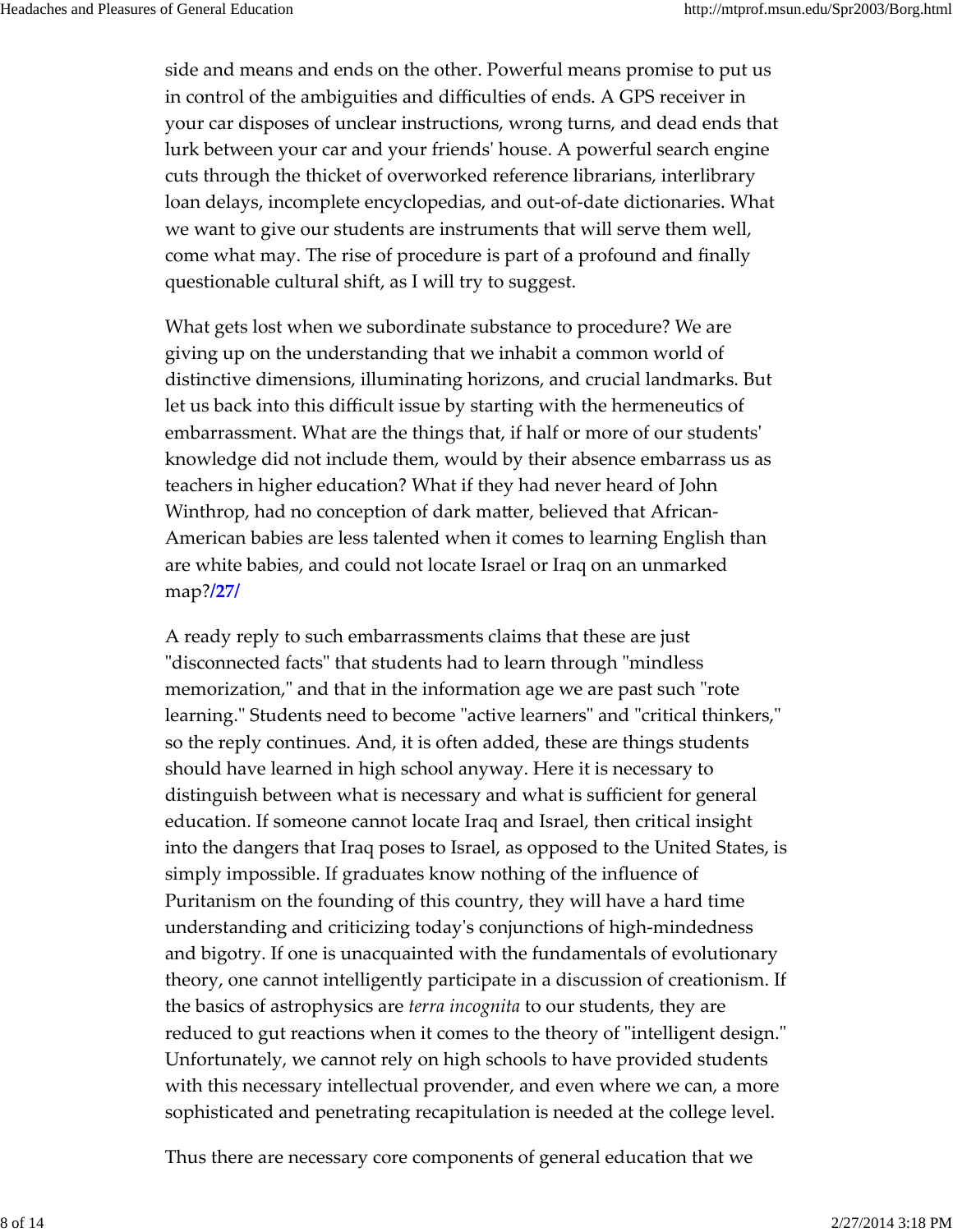want to leave with every student. We want more, of course. We want students to integrate these components into a coherent vision of the world. But no such vision is possible if the world our students are to inhabit is not shown to cohere itself. In fact, core components *are* related to one another in an order from the most encompassing to the most central. Astrophysics gives us both a cosmic view and an account of what the world is like at its largest and smallest. Evolutionary theory tells us how life developed on this particular planet and what sort of evolutionary background conditions govern the human condition. A global survey shows how humans have appropriated their world. A survey of United States culture reveals the achievements and burdens of the society we live in. Knowledge of democracy, human rights, and the high‐minded moral vision of which they are parts gives students an explicit and intelligent grasp of the ethical norms that have a claim on everyone in this country.

High‐mindedness is an easy target of ridicule, sarcasm, and more generally of the hermeneutics of suspicion. Of course, bigotry and oppression have sometimes arrogated the mantle of pious idealism, and deflating pretensions, as Brittan and Buchan have reminded us, is a central office of the university. But when the torch has been put to all ideals whatever and nothing of significance is left standing except resentments and grievances, we begin to look around again for rightfully high-minded authority, and we must do so now.

There is, then, something like important substantive knowledge that we should all have in common. But there is a diversity of such knowledge, too. There are, to start with, different aspects and emphases in the approaches to common core knowledge. One can give a cultural or a political emphasis to a global survey. One can teach American culture from the point of view of Native Americans, of women, or of Italian immigrants. Such diversity is helpful as long as the crucial divides, peaks, and high‐water marks are given their due and it is understood that a common world is being disclosed.

When it comes to literature, the arts, religions, and specialized social science courses, however, we should recognize that diversity rules the centers of life in this country. Though the idea of an inclusive canon should not be abandoned forever, right now, it seems to me, a student whose father is from Morocco may have a reasonable desire to study the Koran rather than the Bible. A Jewish student may want to study Moses Maimonides rather than Thomas Aquinas. A student of Japanese ancestry may be more interested in the Meiji Restoration than the Franco‐Prussian War. And so with a preference for jazz over classical music, of calligraphy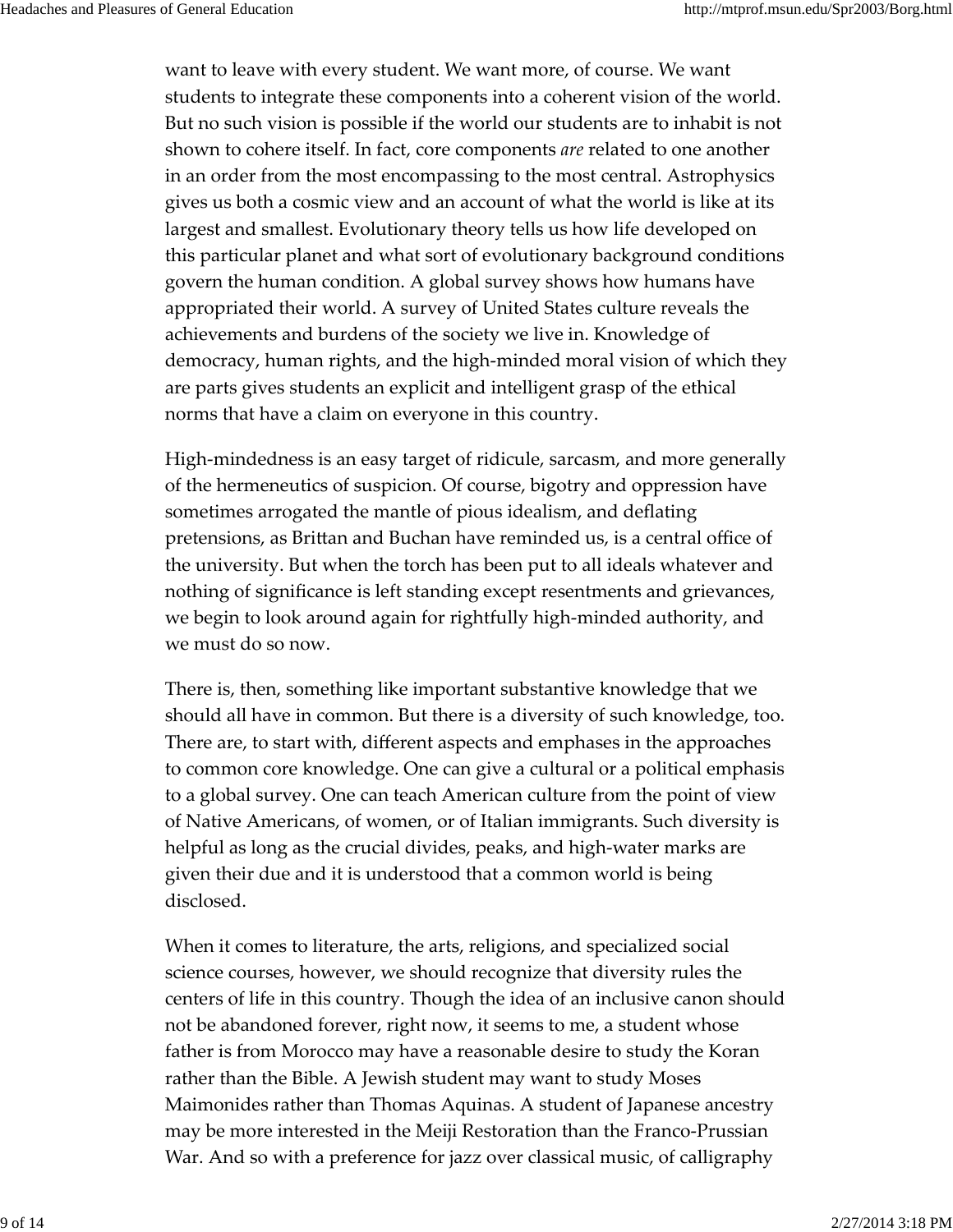over painting, of psychology over sociology, etc. In the short term, the marketplace of ideas should decide what is being (and can be) taught. Though knowledge in this part of general education has to be diverse, it should not be whimsical or arcane. Here too we serve our students best if we direct them to what is thought best and most important by the leading lights in these several fields.

Not to be disingenuous, however, we have to recognize that diversity is clouded by controversy. But it is shrouded even more by confusion. To clear it up, albeit in the most tentative way, we need to distinguish between shallow and deep diversity. The former kind consists of diverse briefs for a larger share in one and the same culture, the contemporary culture of power and affluence. Though some of the underlying grievances are justified, the fact remains that to prevail is often to exchange oneʹs heritage for a house with a three‐car garage.

Deep diversity would consist of allowing the history, the literature, the arts, or the religion of oneʹs ancestry or affection to engage and to challenge oneʹs facile assumptions and to inform oneʹs daily life. People who so engage their several and diverse traditions or concerns have more in common with one another than with the mainstream culture of consumption. But they do so only if they face up to a task that is, or at any rate ought to be, more explicit and daunting for them than it is for the mainstream culture--coming to terms with democracy and human rights, moral norms that are central to the cultural identity of this country. Though we allow private organizations such as the Catholic Church to discriminate against women and homosexuals, most faculty in higher education, I would guess, would agree with me that such discrimination constitutes an outstanding task rather than a legitimately cherished tradition.

I would suggest, then, that diversity is divisive and destructive to general education when it is shallow. We are still in a period of transition and confusion, and my hope is that deep diversity will prevail eventually and become a cooperative and constructive force that in time will produce a common and fairly inclusive cultural canon.

How much can we hope to teach our students in the areas of common and of diverse knowledge? The goal must be something like "informed" acquaintance and critical appreciation,ʺ as Henry Rosovsky calls it.**/28/** Determining that level and helping students attain it will always be a pedagogical challenge and one that is most likely met in courses specially designed for general education.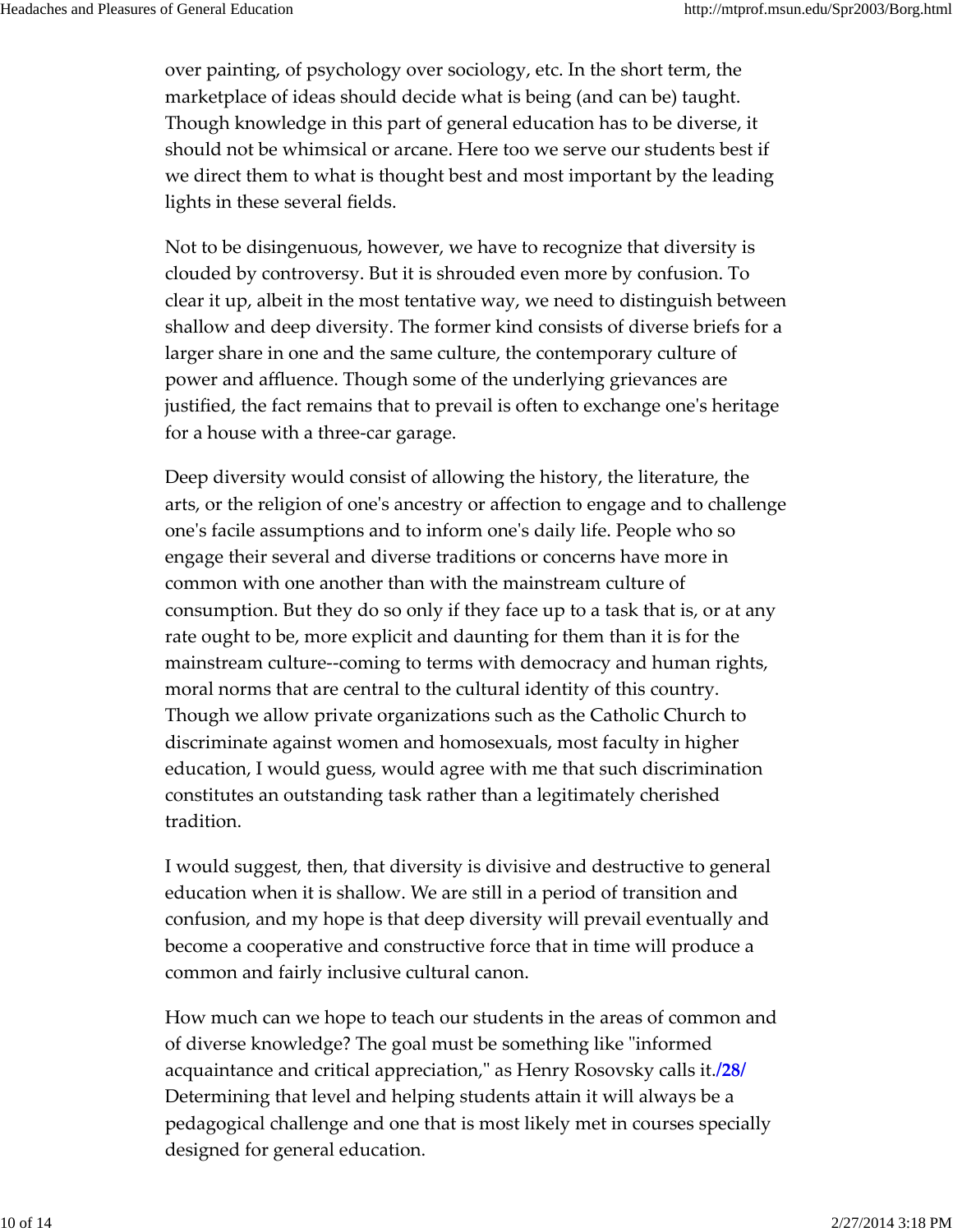## **Conclusion**

Opponents of substance and content like to point out that little content and substance are recalled by students within a few years after graduation; hence, so runs the inference, teaching them skills rather than content should be the goal of general education. This brings us to the least visible and apparently most difficult challenge of general education. Here, too, it helps to back into the problem by way of simple observations.

We make students read literature, but we do not make them into readers of literature. We teach them history, but we do not instill a hunger for historical information. We teach them "the scientific perception of our world," as the Harvard Core has it, but we do not leave them with an abiding curiosity about how the great puzzles of astrophysics are being and still remain to be solved. If substance is aimed at, it evidently does not take. If skills are the goal, they are definitely not being exercised.

Gordon Brittan has got it right when he says: "Year after year alumni come back to campus not seeking to recover their youth so much as to link up once again with that sense of possibility, of community, of the disclosure of mystery that lies at the core of a university education.ʺ**/29/** I would add to this observation, or perhaps simply stress what it suggests, that there is a wistfulness in these returns and ruefulness in the attempts at recovery.

The fact is that we send our generally or liberally educated students into a world that is utterly indifferent to "that sense of possibility, of community, of the disclosure of mysteryʺ that we have tried to impart to them. If the world at large were openly hostile to these things, maybe students would notice and resist. But it is instead pleasantly uninterested and offers inducements and rewards that are entirely different from the pleasures of general education. Thus the specter of utter futility hovers over general education.

What is it in contemporary American culture that so foils general education? There is much helpful material toward an answer that has been assembled by journalists, social scientists, and social critics and theorists from all kinds of disciplines and professions. But the stuff is scattered and divergent, and universities and colleges have not assumed any sort of corporate and pedagogical responsibility for recognizing the question and beginning to respond to it. To have an answer and to help students understand it may be a necessary condition for general education to have an afterlife.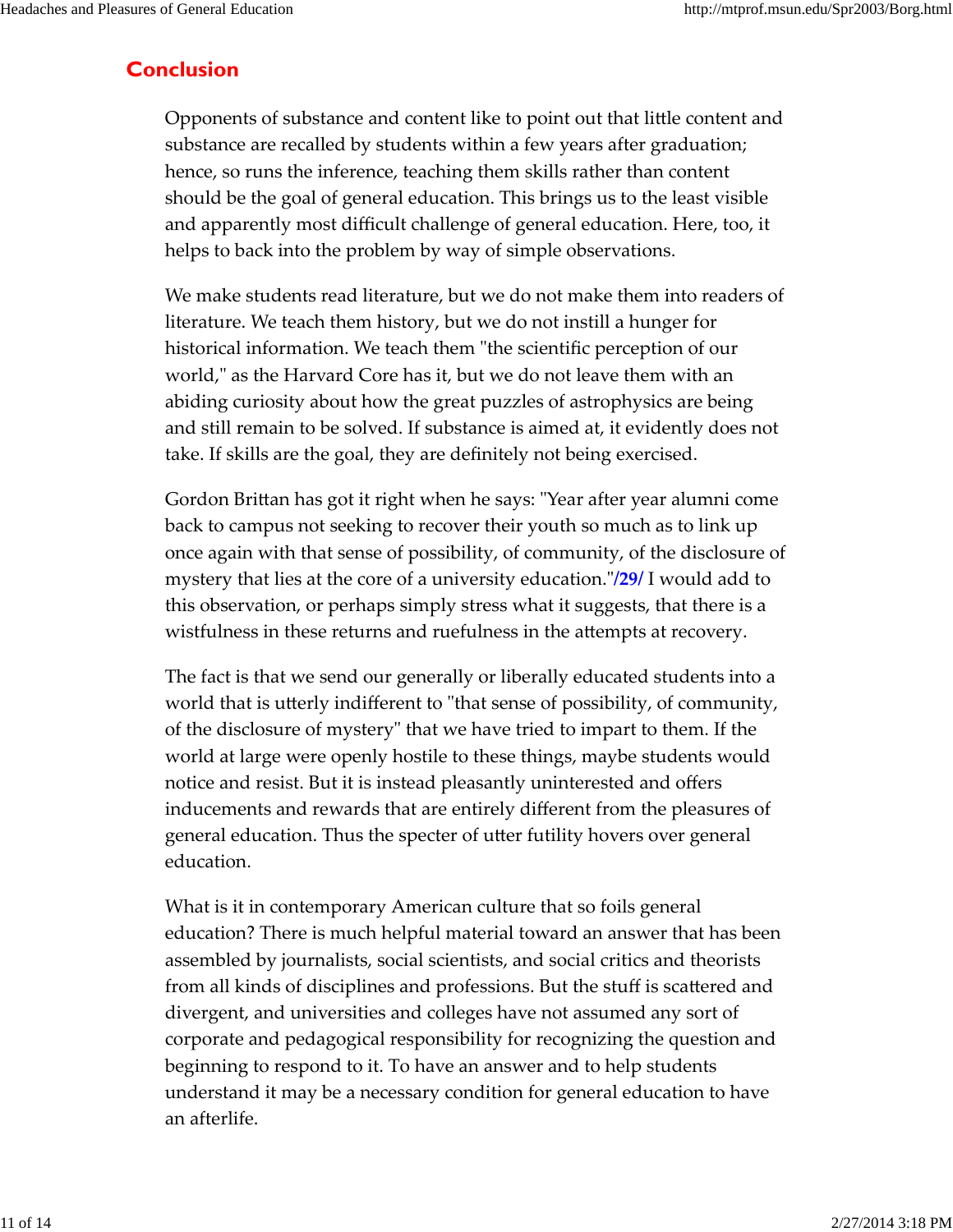As I have tried to indicate, we live in a common world that is disclosed in and by astrophysics, evolutionary theory, world history, American culture, our shared democratic and moral convictions, and that finally harbors a great richness of the arts, humanities, religious, and social sciences. But it is not really a common world if the several disclosures are the bailiwicks of specialists, nor can there be a sense of community if there are only scattered enclaves of well-educated ladies and gentlemen. Beyond those little precincts, there is little to allude to, less to presuppose, and nothing to talk about in depth. The deeply disclosed world of general education is very nearly the possession of everyone or of no one. Such a world obviously has to be a matter of things known rather than an affair of approaches at‐the‐ready.

It is a world and a community of knowledge worth laboring for. We know, when we get to experience one of its pocket editions in a circle of friends, that there are no pleasures like sharing and being at home in the rich and resonant world that general education has taught us to inhabit.**/30/**

#### **Notes**

- 1. See Harvard University Committee on the Objectives of a General Education in a Free Society, *General Education in a Free Society* (Cambridge: Harvard University Press, 1945), 242‐47 (this is often, and in what follows, referred to as the Red Book); Thomas Bender, "Then and Now: The Disciplines and Civic Engagement," Liberal *Education* (Winter 2001): 6-7; Donald Kagan, "What is a Liberal Education?ʺ *The McDermott Papers* (Irving, TX: University of Dallas, n.d.), 2.**[Back]**
- Henry Adams, *The Education of Henry Adams* (New York: Modern 2. Library: 1996 [1918]), 54‐69.**[Back]**
- 3. Adams, 70‐81.**[Back]**
- 4. Bender, 8‐9; Kagan, 3.**[Back]**
- 5. Red Book, iv.**[Back]**
- 6. Gordon G. Brittan, Jr. "Public Goods, Private Benefits, and the University,ʺ *The Montana Professor* 13.1 (Winter 2003): 5.**[Back]**
- 7. Brittan, ibid.**[Back]**
- 8. Quoted by Henry Rosovsky, *The University: An Ownerʹs Manual* (New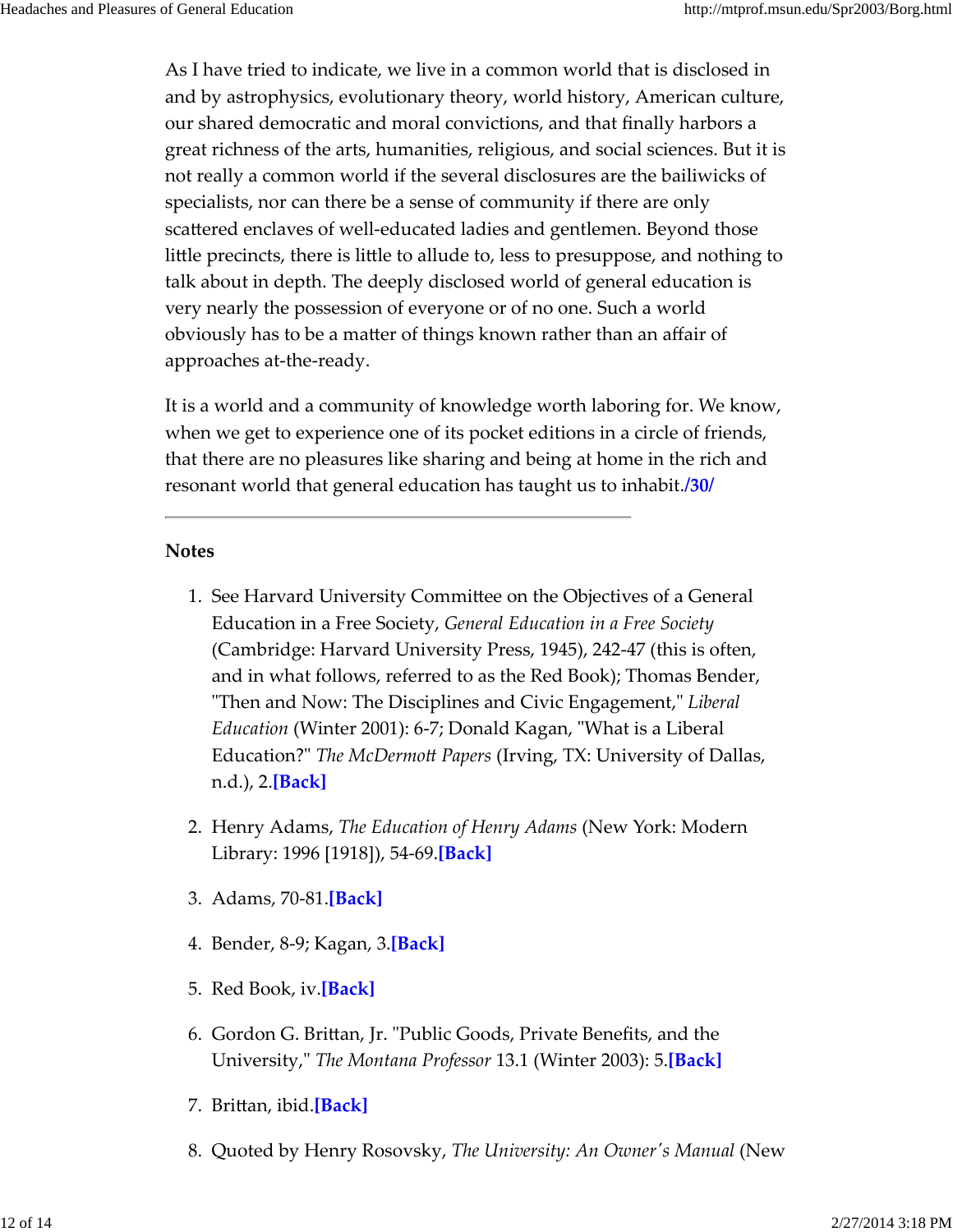York: Norton, 1990), 101.**[Back]**

- 9. Thomas Bartlett, "The Smearing of Chicago: A University Improves Its Teaching of Classic Texts, But is Accused of Gutting ʹWestern Civilization,ʹʺ *Chronicle of Higher Education,* 28 June 2002, A10‐A12. **[Back]**
- 10. Red Book, 186.**[Back]**
- 11. Ibid., 195‐96.**[Back]**
- 12. Ibid., 205.--I.A. Richards was on the Committee. So we hear in this quotation the inflection of the then new criticism. But the substantive point remains.**[Back]**
- 13. Ibid., 207.**[Back]**
- 14. Ibid., 214.**[Back]**
- 15. Ibid., 216.**[Back]**
- 16. Ibid., 221.**[Back]**
- 17. Bender, 17.**[Back]**
- James L. Ratcliff, D. Kent Johnson, Steven M. La Nasa, and Jerry G. 18. Gaff, *The Status of General Education in 2000: Summary of a National Survey* (Washington, DC: Association of American Colleges and Universities, 2001), 9.**[Back]**
- Full disclosure: I am chair of the Task Force, and while I have learned 19. much from my colleagues, I am not speaking on their behalf, nor am I speaking for Provost Muir.**[Back]**
- 20. Red Book, 205.**[Back]**
- 21. Debra Bradley Ruder, "Faculty of Arts and Sciences to Vote on Revisions to Core Program,ʺ *Harvard University Gazette,* 15 May 1997, available 10 February 2003 at **http://www.hno.harvard.edu/gazette /1997/05.15/FacultyofArtsan.html**. List of Core Courses available 12 February 2003 at **http://www.registrar.fas.harvard.edu/Courses**. **[Back]**
- 22. Andrea Shen, "Discussing the Core Curriculum," *Harvard University Gazette,* 14 November 2002, available 10 February 2003 at **http://www.hno.harvard.edu/gazette/2002/11.14/11‐core.html**.**[Back]**